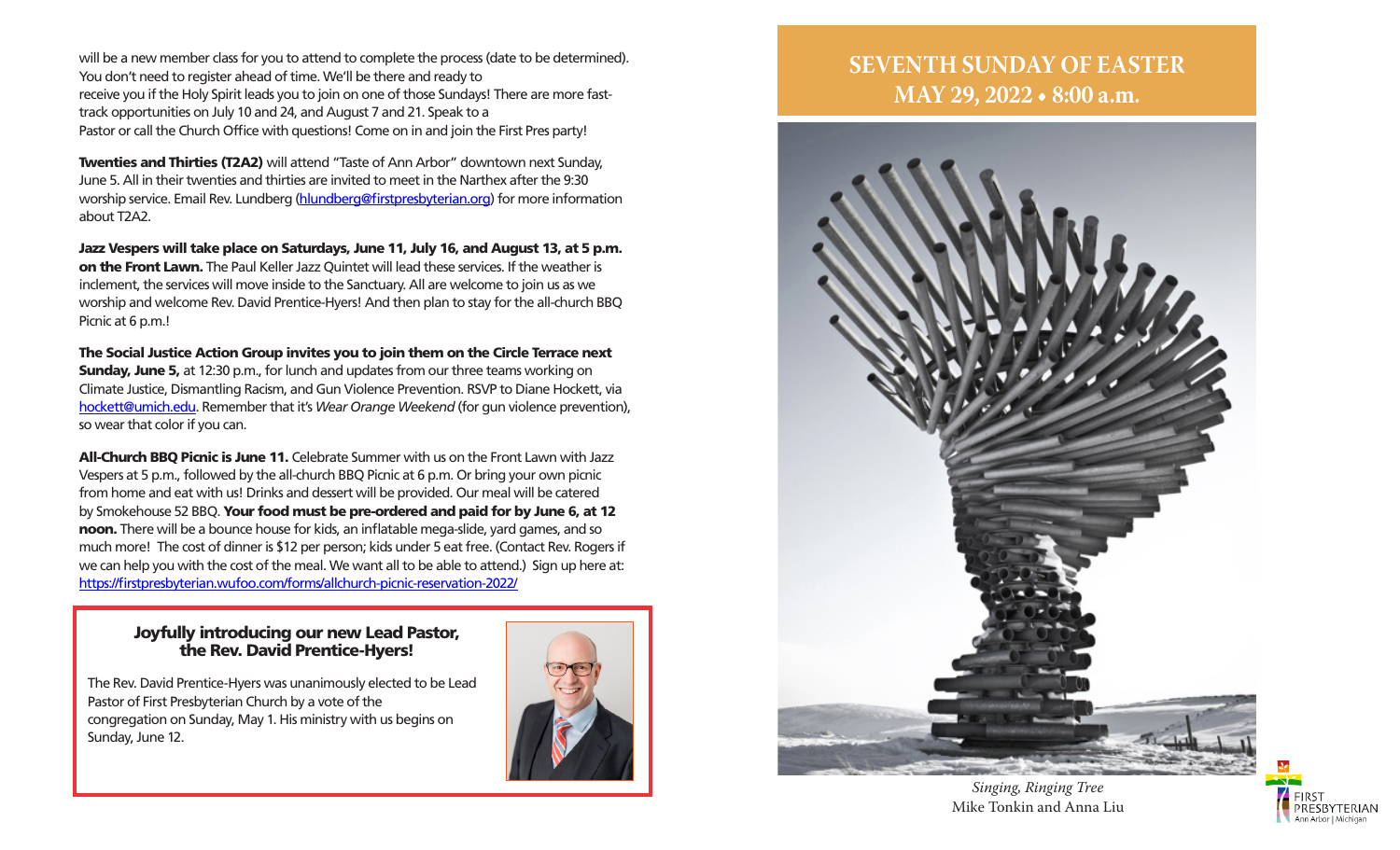Please join in reading and singing those parts of the service printed in **bold.**  \* When this symbol precedes an element of the service, please rise in body or spirit.

### **GATHERING**

| <b>OPENING VOLUNTARY</b>                                                                                                                                                                                                                                                                                                                                                                                                                                                                                                                                                                                                                               | Sonata No. 387 in G                                                                                             | Domenico Scarlatti |
|--------------------------------------------------------------------------------------------------------------------------------------------------------------------------------------------------------------------------------------------------------------------------------------------------------------------------------------------------------------------------------------------------------------------------------------------------------------------------------------------------------------------------------------------------------------------------------------------------------------------------------------------------------|-----------------------------------------------------------------------------------------------------------------|--------------------|
| WELCOME AND LIFE IN THE CHURCH                                                                                                                                                                                                                                                                                                                                                                                                                                                                                                                                                                                                                         |                                                                                                                 |                    |
| <b>FAITH IN ACTION</b>                                                                                                                                                                                                                                                                                                                                                                                                                                                                                                                                                                                                                                 | Social Justic Action Group                                                                                      | Jim Peggs          |
| * CALL TO WORSHIP<br>Sing praises, people of God, sing praises!<br>Shout to God with loud songs of joy!<br>God is highly exalted. Sing praises!<br>Let us worship God!                                                                                                                                                                                                                                                                                                                                                                                                                                                                                 | God is sovereign over creation. The earth belongs to God.                                                       |                    |
| * HYMN 258                                                                                                                                                                                                                                                                                                                                                                                                                                                                                                                                                                                                                                             | A Hymn of Glory Let Us Sing!                                                                                    | <b>DEO GRACIAS</b> |
| <b>CALL TO CONFESSION</b>                                                                                                                                                                                                                                                                                                                                                                                                                                                                                                                                                                                                                              |                                                                                                                 |                    |
| <b>PRAYER OF CONFESSION</b><br>Lord Jesus Christ, in you we see awesome power.<br>You triumph over death and bring forth new life.<br>You stand over all earthly powers.<br>You are the head of the church.<br>We see violence in the world.<br>We see injustice in our communities.<br>We see hunger and need among our neighbors.<br>We see longing for something more.<br>We see failures and faults in our lives.<br>In all these things, we feel powerless.<br>Forgive our hesitance to call upon you.<br>Forgive our propensity to rely upon ourselves.<br>Speak your words of power again.<br>May your will be done on earth as it is in heaven | Yet, we often fail to acknowledge this power in our lives.<br>Forgive our reluctance to acknowledge your power. |                    |

if possible, a folding chair. Lillie Park is located at 4365 Platt Road. Call Marcy at 995-2519 for more information.

The Men's Study Group meets on the first and third Friday mornings through June, 8:30– 9:30 a.m., in the Curtis Room for coffee, study, and conversation. All meetings are hybrid with both in-person gatherings as well as via Zoom. Questions? Contact Rev. Sanderford, jsanderford@firstpresbyterian.org.

Ukrainian Appeal: Our Presbyterian response to the situation in Ukraine will include both financial and technical assistance as the network of faith communities providing humanitarian assistance grows in the months ahead. The needs for the response are great. God's people are called on to stand in the " $GAP'' - G$ ive | Act | Pray: Give: Gifts may be made to Presbyterian Disaster Assistance through First Pres. Checks marked "Ukraine" may be placed in the offering plate on Sunday or mailed to First Pres. Give online here: https://secure.myvanco.com/YM88/ campaign/C-115MR. Act: Send gifts. Pray for peace.

Our May donations and financial contributions support Food Gatherers. Nonperishable food may be placed in the bin provided in the Social Hall on Sundays, Mondays– Thursdays, 9:00 a.m. to 5:00 p.m., and Fridays, 9:00 a.m. to 12:00 p.m. Financial gifts may be made by check or online. Donations will be coordinated by the Local Missions Team.

Enroll Your Child at Triangle Preschool! Triangle Cooperative Preschool (located in Rooms 100 and 101 of our church building) is now accepting applications for 3- and 4-year-olds for the 2022–2023 school year. First Presbyterian members receive priority enrollment status for applications submitted prior to June 1. An application and more information is available on our website or by emailing info@trianglecoop.org.

Registration is open for Vacation Bible School Marketplace 2022! Mark your calendars for Monday, June 13 – Wednesday, June 15, and register today! Marketplace teaches children the stories of Jesus and what life was like during Bible times. In small groups the children experience the life and family customs of Bible times, and travel together to a variety of fun activities: music & movement, crafts, games, storytellers and more! We know summer schedules are filling up quickly, so be sure to add us into yours!

Children's registration link: https://firstpresbyterian.wufoo.com/forms/vacation-bible-school-child-registration/ Volunteers' registration link: https://firstpresbyterian.wufoo.com/forms/vacation-bible-school-2022-volunteer-registration/

Fast-Track this Summer! Fast-Track to Membership by joining with a pastor and two elders in the office of Rev. David Prentice-Hyers at 11 a.m. on select Sundays. The next opportunities to join are June 5 and 19, at 11 a.m. The process takes about half an hour as we get to know you, and you get to know us! Following the joining, there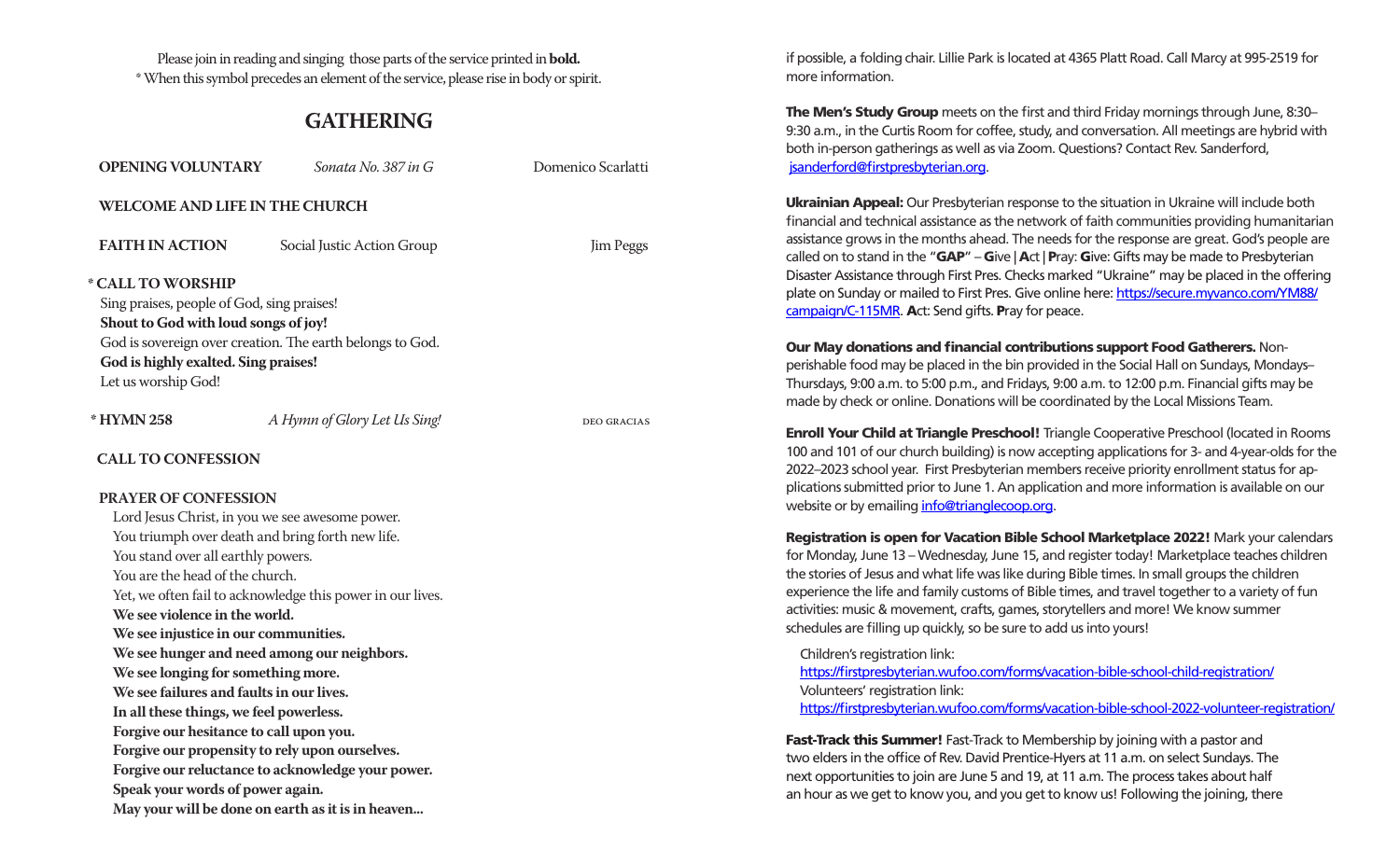#### as our Assistant Minister for Youth and Families. The Congregational Meeting will be

offered both in-person and via Zoom. Following the Congregational Meeting, there will be a reception to celebrate Rev. Mares' new and expanded role.

Next Sunday, June 5, we celebrate Pentecost which commemorates the descent of the Holy Spirit on the Apostles. On Pentecost, we celebrate God's gift of the Holy Spirit to the Church. The Spirit draws us together in one body, helps us to see what God is doing in the world, and empowers us to respond in word and deed to God's plan to reconcile all creation in the name of Christ. Next Sunday, all are invited to wear red, orange, or yellow, to symbolize the Holy Spirit.

When a friend, loved one, or colleague passes away, we remember them in unique ways — it's how we process our grief. Whether it is doing something they loved, going to a favorite place of theirs, or cherishing something they owned, we find ways to lean into the unexpressed love we have for them. This summer, our First Pres staff will endeavor to wear fun sneakers in honor of Rev. Matthew J. Warfield. Pastor Matthew J. was an avid sneaker head and even wore sparkly shoes during his ordination service. His shoes not only brought him joy, but were another way for him to express his personality. Join us and wear your favorite sneakers to worship this summer!

o

Use the offertory moments to savor your gratitude for the abundance of God's love and to

consider your own response in loving service. As you consider making your offer-  $\mathbb{R}$   $\mathbb{R}$   $\mathbb{R}$  ing, remember that the church's regular expenses continue in these difficult times and  $\mathbb{CP}$ .  $\mathbb{CP}$ , the community around us needs your financial support. Your faithful giving is like the breath of life to mission programs we love, neighbors in need, and members who are hurting. Thank you for your faithful generosity! Ways to give include online on our First Pres website, via "Text-to-Give" (855-904-1523), using our Vanco Mobile app, putting a check in the mail, or scanning the QR code.

Music copyrights: All music is reprinted under OneLicense.net A-720542 and under CCLI license #20971309. All rights reserved. Cover Copyright: *Singing, Ringing Tree* by Mike Tonkin and Anna Liu, is used with permission from "Art in the Christian Tradition," a project of the Vanderbilt Divinity Library, Nashville, TN.

For information about children's ministry, contact Beca Torres-Davenport, Coordinator of Children's and Family Ministries at **btorres-davenport@firstpresbyterian.org**.

For information about youth ministry, contact Rev. Mark Mares, Minister of Youth and Family Ministries, at **mmares@firstpresbyterian.org**.

Mature Singles will hold their annual Memorial Day picnic at Lillie Park South at 1:00 p.m., Monday, planning to start eating at 1:30. Please bring a dish to pass, a table service, beverage, and

### **SILENT PRAYER**

**KYRIE**



This is Hymn 551, *Lord, Have Mercy* (LAND OF REST).

### **ASSURANCE OF FORGIVENESS**

### **\* PASSING OF THE PEACE**

*You are invited to share signs with one another of the peace we experience as God's people. Greet one another saying, "The peace of Christ be with you," and respond, "And also with you."*

### **\* CONGREGATIONAL RESPONSE**



This is Hymn 587, *Alleluia* (CELTIC ALLELUIA).

## **PROCLAIMING THE WORD**

### **PRAYER FOR ILLUMINATION**

**FIRST SCRIPTURE READING** Psalm 47

This is the word of the Lord. **Thanks be to God.**